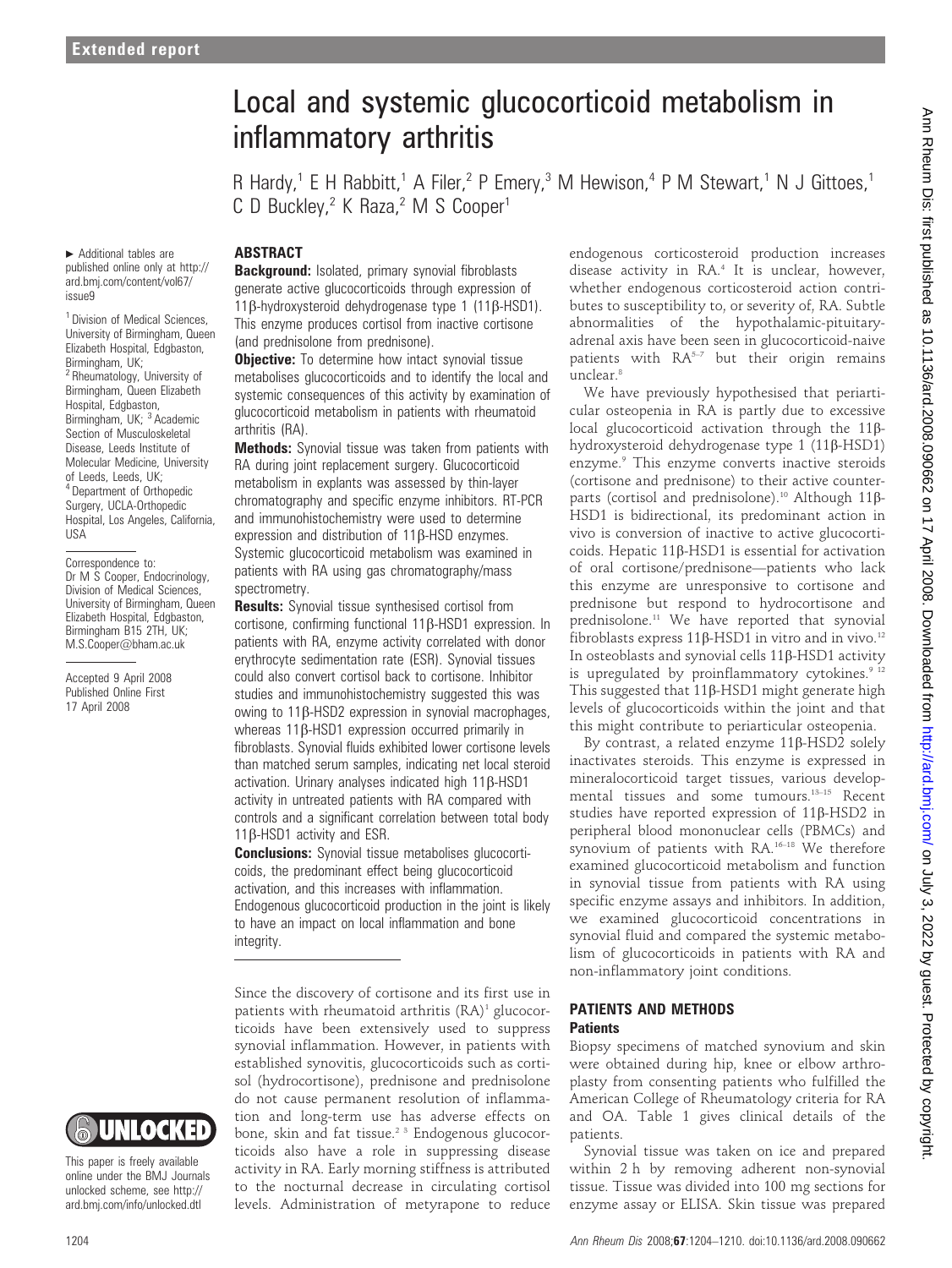| <b>Patients</b>    | Age (years)<br>Mean (SD) | F/M(n) | Site of<br>operation<br>(n)       | <b>Treatment</b><br>(n)                                                                                                 | <b>ESR</b><br>(mm/1st h)<br>Mean (SD) | <b>CRP</b><br>(mg/l)<br>Mean (SD) |
|--------------------|--------------------------|--------|-----------------------------------|-------------------------------------------------------------------------------------------------------------------------|---------------------------------------|-----------------------------------|
| With RA $(n = 12)$ | 62(10)                   | 11/1   | Hip(6)<br>Knee $(4)$<br>Elbow (2) | Methotrexate (3)<br>Prednisolone (3)<br>Anti-TNF (2)<br>Sulfasalazine (1)<br>Hydroxychloroquine (1)<br>Azathioprine (1) | 39 (20)                               | 27(23)                            |
| With $OA (n = 8)$  | 67(7)                    | 6/2    | Hip(7)<br>Knee $(1)$              |                                                                                                                         | $14(11)^*$                            |                                   |

Table 1 Clinical characteristics of subjects for synovial tissue corticosteroid metabolism studies

 $p<sub>0.05</sub>$  compared with patients with rheumatoid arthritis.

CRP, C-reactive protein; ESR, erythrocyte sedimentation rate; OA, osteoarthritis; RA, rheumatoid arthritis; TNF, tumour necrosis factor.

by removing subcutaneous fat and dividing into 100 mg pieces.

Matched synovial fluid and serum samples were obtained from patients with active RA undergoing joint aspiration as part of routine care. Blood was drawn immediately before joint aspiration. Clinical details are given online in supplementary table 1.

Urine samples for corticosteroid metabolite analysis were obtained from patients with newly presenting RA or noninflammatory joint disease (localised  $OA (n = 5)$ ; trigger finger  $(n = 3)$ ; hypermobility  $(n = 1)$ ). Clinical details are given in supplementary table 2.

All studies had ethical approval from the local ethics committee and informed consent was obtained when samples were taken.

# 11b-Hydroxysteroid dehydrogenase enzyme assays

Synovial or skin tissue (100 mg per assay) was incubated in RPMI-1640 medium containing 1% non-essential amino acids, 1% penicillin/streptomycin, 1% sodium pyruvate, 2 mM glutamine and 20% heat-inactivated fetal calf serum (FCS; Labtech International, Sussex, UK). Cortisol (100 nM; to measure glucocorticoid inactivation) or cortisone (to measure activation) along with tracer amounts of [3 H]cortisol (specific activity 78.4 Ci/mmol; NEN Life Science Products, Hounslow, UK) or [<sup>3</sup>H]cortisone (generated as previously described<sup>19</sup>) were added and tissue incubated at  $37^{\circ}$ C for 18 h. Similar assays were performed using [<sup>3</sup>H]prednisolone or [<sup>3</sup>H]prednisone.<sup>20</sup> Steroids were extracted from medium/tissue using dichloromethane (5– 7 ml) and separated by thin-layer chromatography using ethanol:chloroform as the mobile phase. Thin-layer chromatography plates were analysed using a Bioscan imager (Bioscan, Washington DC, USA) and fractional steroid conversion calculated. Results were expressed as pmol product/mg tissue/ h. Experiments were carried out in duplicate or triplicate.

# RNA extraction and reverse transcription

RNA was extracted from synovium using a single-step method (TRI Reagent, Sigma, Poole, UK). Aliquots (1 mg) of RNA were reverse transcribed using random hexamers in a 20 µl volume according to the manufacturer's protocol (Promega, Madison, USA).

# Real-time PCR

Expression of mRNA for  $11\beta$ -HSD1/2 was assessed by real-time PCR in an ABI 7500 system (Applied Biosytems, Warrington, UK). Reactions were performed in 25 µl aliquots on a 96-well plate (Sigma). Primers for 18S were used as an internal

reference. Reactions contained TaqMan PCR master mix (Applied Biosytems), 900 nmol primers, 100–200 nmol TaqMan probe and 25–50 ng cDNA. Reactions were as follows: 50 °C for 2 min, 95 °C for 10 min, 44 cycles of 95 °C for 15 s and  $60^{\circ}$ C for 1 min. Data were obtained as Ct values (cycle number at which logarithmic PCR plots cross a calculated threshold line) according to the manufacture's guidelines, and used to determine  $\Delta$ Ct values (Ct of target gene – Ct of housekeeping gene) as raw data for gene expression. Probe and primer sequences were 11β-HSD1:

forward AGGAAAGCTCATGGGAGGACTAG, reverse ATGGTGAATATCATCATGAAAAAGATTC, probe CATGCTCATTCTCAACCACATCACCAACA; 11b-HSD2: forward CAGGTGTCCTAGTGCACATTGAC, reverse GTAGCCCACTCTCTCGTCCAA, probe AAGGCACGCCCTCCCAGCG.

# Immunohistochemistry

Cryostat sections of synovial tissue were analysed with previously validated sheep polyclonal antibodies to 11b-HSD1 and 11 $\beta$ -HSD2 1/50 (The Binding Site, Birmingham, UK)<sup>14 21</sup> with anti-sheep/goat biotin AB360 as secondary antibody 1/50. Immunohistochemistry was also carried out using polyclonal antisera to the endothelial marker von Willebrand's factor 1/ 1000 (Dako, Ely, UK); the fibroblast marker ASO2 (CD90) 1/ 100 (Invitrogen, Paisley, UK); and the monocyte/macrophage marker CD68 1/100 (BD Biosciences, New Jersey, USA). Immunohistochemical analyses were carried out as described previously.12

#### Measurement of corticosteroid levels in serum and synovial fluids

Serum and synovial fluid cortisol and cortisone levels were measured using a specific cortisol ELISA (R&D Systems, Abingdon, UK) and a previously reported radioimmunoassay for cortisone.<sup>22</sup> Since serum and synovial fluid samples contain cortisol-binding proteins these techniques only give information about total cortisol concentration (rather than unbound ''free'' levels).23 Because there is much less protein binding of cortisone, levels of cortisone ascertained by these methods are more likely to reflect "free" levels.<sup>22</sup>

# Measurement of urinary corticosteroid metabolites

The gas chromatography–mass spectrometry method was based on Palermo et  $al^{24}$  using a 5970 mass spectrometer (Hewlett-Packard, Houston, Texas, USA). Intra-assay and interassay coefficients of variation were  $<$ 10% for cortisol and cortisone.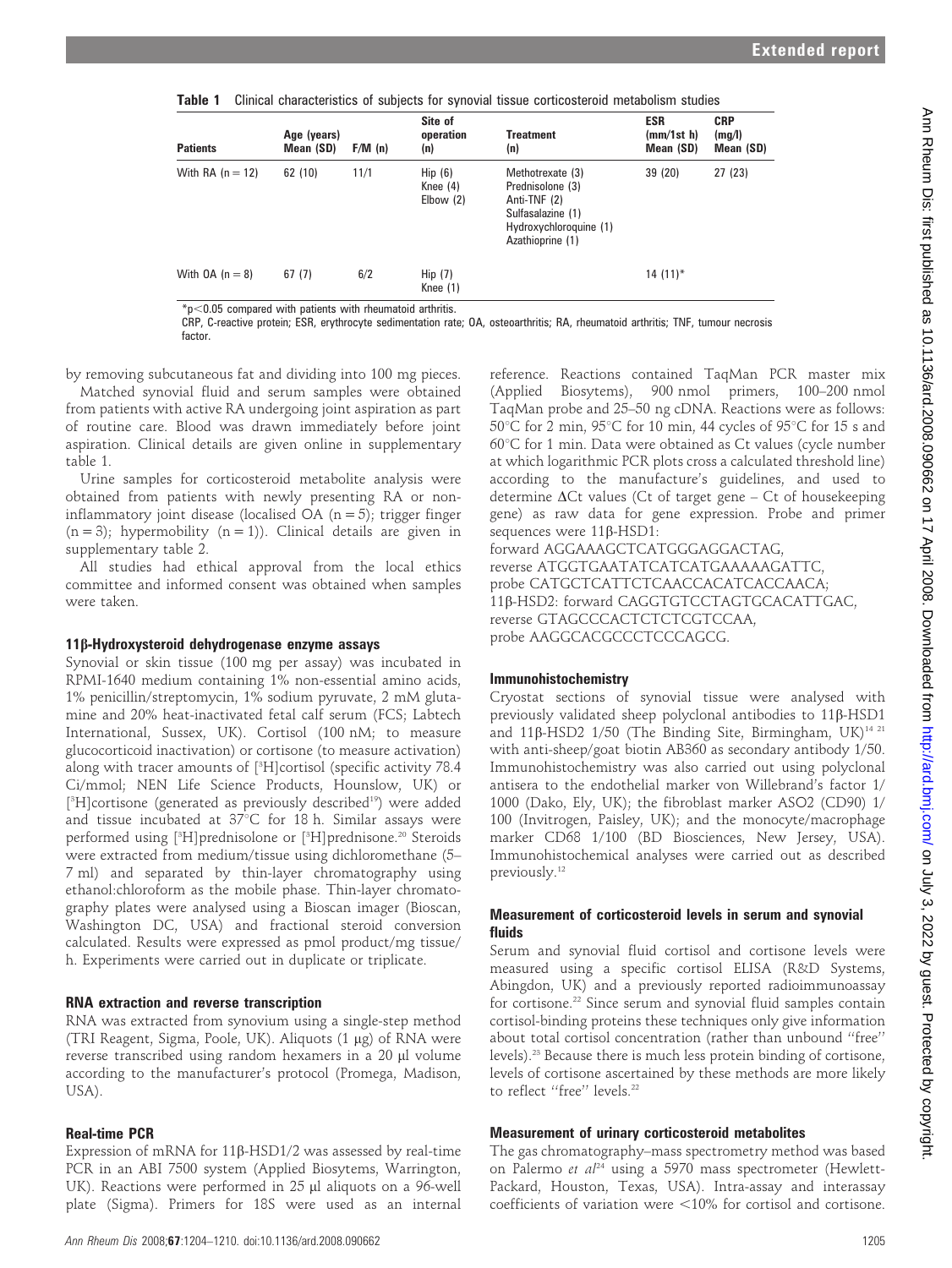Figure 1 Glucocorticoid metabolism in synovial explants taken from patients with rheumatoid arthritis (RA) and osteoarthritis (OA). The ability of synovial tissue to interconvert cortisone and cortisol was examined using tissue freshly isolated after joint replacement surgery. Data are steroid generation for each sample adjusted for protein content and assay time and are expressed as mean (SD) of samples from each patient.



11b-HSD1 activity was calculated as the tetrahydrocortisol + allo-tetrahydrocortisol/tetrahydrocortisone ((THF+alloTHF)/ THE) ratio. Renal 11b-HSD2 activity was calculated as the urinary-free cortisol/cortisone ratio (UFF/UFE). The sum of total corticosteroid metabolites (THF, alloTHF, THE, cortols, cortolones, UFF, UFE) was used as an index of total cortisol secretion.

# **Statistics**

Data were reported as the mean (SD) of replicate mean values for separate synovial explants unless otherwise stated. Regression analysis was performed using Microsoft Excel 2003. One-way analysis of variance was performed using SPSS Data Editor.

#### Analysis of interleukin 6 (IL6) levels by ELISA

Soluble IL6 in tissue supernatants was measured using a sandwich ELISA (BD Biosciences Pharmingen, Torreyana, San Diego, USA). The limit of detection was 2.2 pg/ml and intraassay and interassay coefficients of variation were 5.2% and 9.3%. Data were expressed as pg IL6/mg tissue.

# RESULTS

#### Enzyme activity studies

11b-HSD enzyme activity was present in all synovial samples from patients with RA (fig 1). Activity was also present in synovium from patients with osteoarthritis (OA). Activity was bidirectional in all cases, although the relative amounts of



Figure 2 Relationship between glucocorticoid activating capacity of synovial explants and the systemic inflammatory response and the effect of a specific inhibitor of 11 $\beta$ -hydroxysteroid dehydrogenase type 1 (11 $\beta$ -HSD1) on glucocorticoid activation and inactivation. (A) A significant correlation was seen between glucocorticoid activation (oxoreductase activity) and the erythrocyte sedimentation rate (ESR) measured before surgery in patients with rheumatoid arthritis (RA). (B) The effect of PF-877423, a specific bidirectional inhibitor of 11 $\beta$ -HSD1 enzyme activity, on glucocorticoid activation (oxoreductase activity, cortisone to cortisol conversion) and inactivation (dehydrogenase activity, cortisol to cortisone conversion) in synovium from patients with RA or osteoarthritis (OA). The inhibitor reduced the capacity of synovium to activate glucocorticoids but was unable to block the inactivating capacity. In OA tissue inactivation increased with 11 $\beta$ -HSD1 inhibition. These results indicate that the inactivating capacity is not due to  $11\beta$ -HSD1.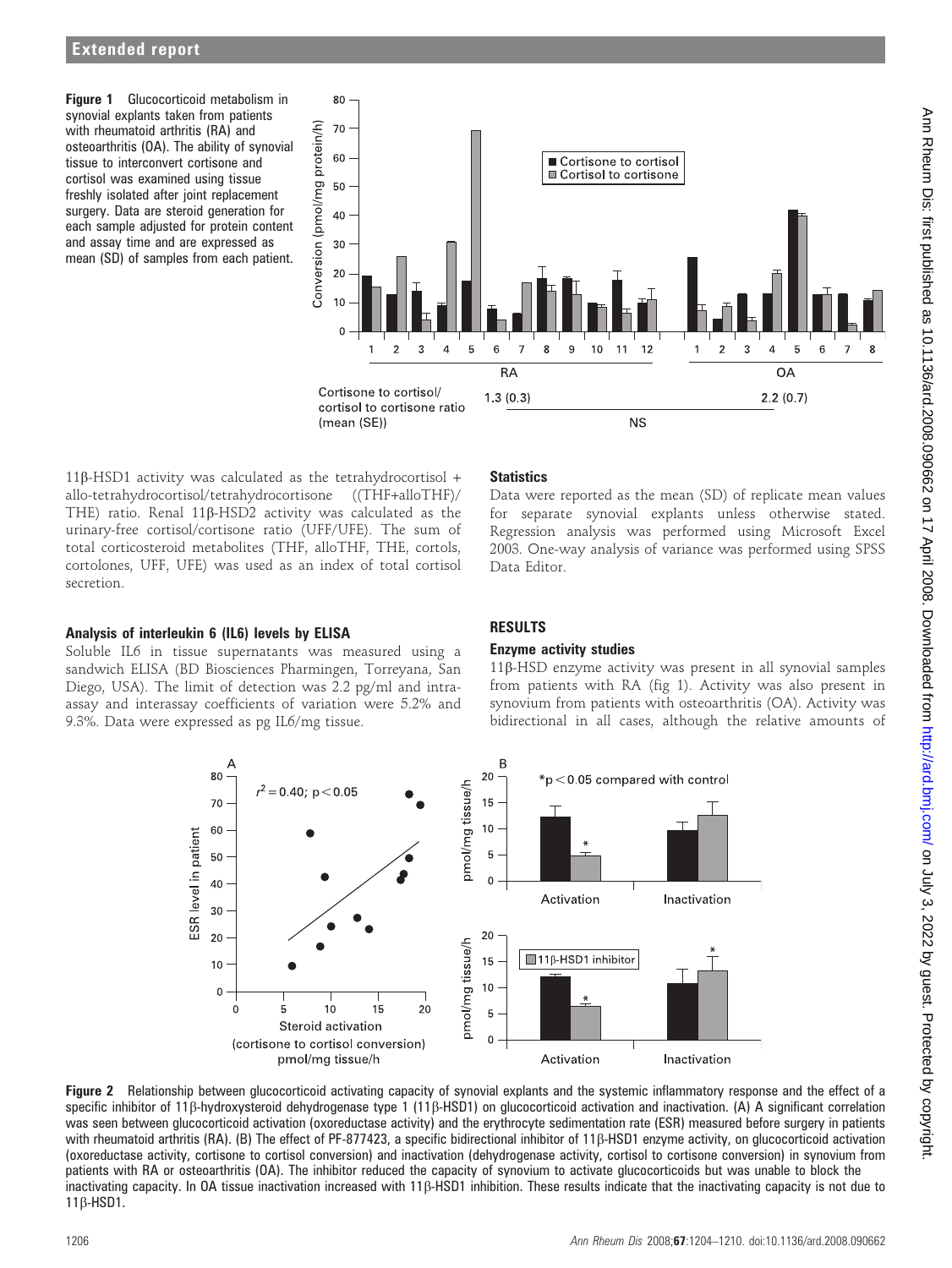Figure 3 Immunohistological localisation of 11<sub>B</sub>-hydroxysteroid dehydrogenase (11b-HSD) enzymes in synovium. The expression of 11 $\beta$ -HSD1 and  $11\beta$ -HSD2 within rheumatoid synovium were examined using specific antibodies.  $11\beta$ -HSD1 expression colocalised predominantly with a fibroblast marker. Expression of 11b-HSD2 colocalised with expression of CD68.



activation (cortisone to cortisol conversion) to inactivation (cortisol to cortisone) varied between subjects. There was no significant difference between RA and OA synovium in overall levels of each activity or in the ratio of activation to inactivation. Compared with patient-matched skin samples synovial samples had greater mean (SE) activating capacity  $(14.1 \ (1.8) \ vs \ 8.9 \ (1.3) \ pmol/mg protein/h; p<0.001)$  and a higher ratio of activation to inactivation (ratio 1.7 (0.4) vs 0.6  $(0.1)$ ; p $< 0.01$ ), but there was no difference in inactivating capacity (16.1 (3.5) vs 20.1 (3.4); NS). For glucocorticoid activation in synovium there was a significant positive correlation with the preoperative erythrocyte sedimentation rate (ESR; fig 2A), but this relationship was not seen with CRP  $(r^2 = 0.04, \text{ NS})$ . Inactivation did not correlate with either inflammatory marker. Synovial tissue also metabolised prednisone and prednisolone in a manner indistinguishable from cortisone/cortisol (for 100 nM substrate activation assay: cortisone to cortisol 16.3 (4.7) pmol/mg protein/h, prednisone to prednisolone 23.0 (5.1); for inactivation assay; cortisol to cortisone 15.2 (6.1), prednisolone to prednisone 12.5 (4.7);  $n = 4$ , NS).

# Characterisation of glucocorticoid inactivating capacity

The glucocorticoid activating (oxoreductase) capacity of synovial tissue appeared to be due to expression of  $11\beta$ -HSD1 as this is the only enzyme known to convert cortisone to cortisol. Additionally, we have previously localised 11ß-HSD1 in synovium by immunohistochemistry<sup>12</sup> and RT-PCR on synovial tissue demonstrated abundant 11b-HSD1 mRNA expression (Ct value 32.0 (0.7) relative to 12.9 (1.9) for 18S).

The glucocorticoid inactivating (dehydrogenase) activity could be due to either 11b-HSD1, 11b-HSD2 or a combination of both. The lack of correlation between activation and inactivation ( $p = 0.56$ ) suggested the presence of more than one enzyme and a specific inhibitor of  $11\beta$ -HSD1 (PF-877423; Pfizer, New York, USA) was used to clarify this further. PF-877423 blocks both activating (oxoreductase) and inactivating (dehydrogenase) directions of 11b-HSD1 but has no effect on 11b-HSD2 activity (Bujalska et al, submitted for publication). Enzyme activity data indicated that the inhibitor reduced glucocorticoid activation in synovial tissue from patients with RA and OA but increased glucocorticoid inactivation in OA tissue (fig 2B). There was also a trend towards higher



Figure 4 The functional effect of glucocorticoid activation on interleukin 6 (IL6) synthesis in patients with rheumatoid arthritis (RA) and osteoarthritis (OA). (A) Synovial tissue was incubated for 24 h in the presence or absence of 100 nM cortisone. In both RA and OA synovium cortisone had a significant suppressive effect on IL6 production. (B) A specific  $11\beta$ -HSD1 inhibitor (PF-877423) was able to block the decrease in IL6 production caused by cortisone treatment.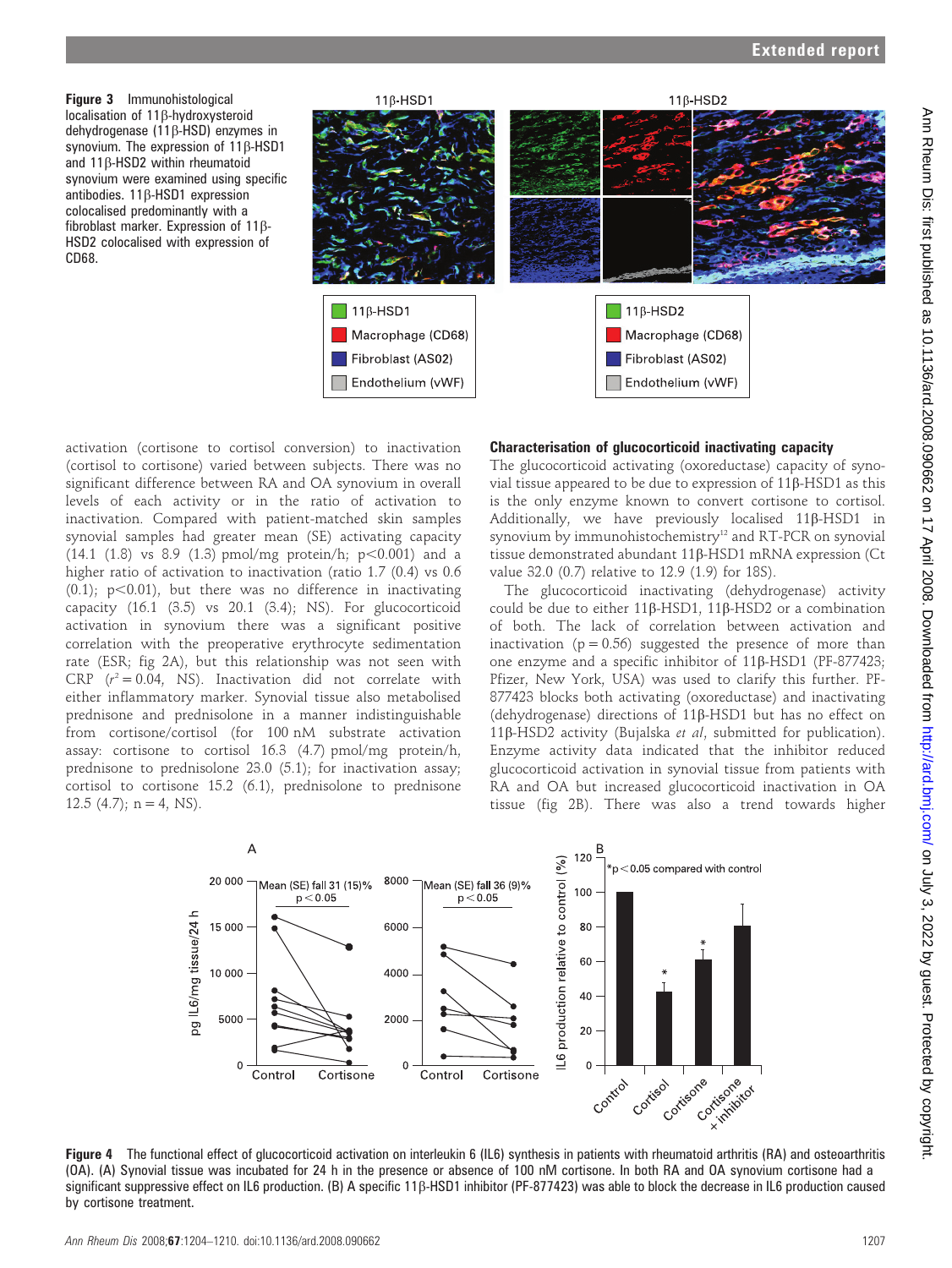

Figure 5 Systemic measures of local glucocorticoid metabolism in patients with rheumatoid arthritis (RA) and non-inflammatory joint disease. (A, B) Measurement of the balance of glucocorticoid activation/inactivation in non-inflammatory controls and patients with untreated RA. There was a significant increase in the tetrahydrocortisol + allo-tetrahydrocortisol/tetrahydrocortisone (THF+alloTHF)/THE ratio in patients with inflammatory arthritis, whereas the urinary free cortisol/cortisone ratio was unchanged. This indicated that 11 $\beta$ -hydroxysteroid dehydrogenase type 1 (11 $\beta$ -HSD1)mediated glucocorticoid activation was enhanced in patients with RA. (C, D) In patients with RA the relationship between the (THF+alloTHF)/THE ratio, a systemic measure of 11b-HSD1 activity, and inflammatory markers was examined. The erythrocyte sedimentation rate (ESR), but not C-reactive protein (CRP), demonstrated a significant correlation with this measure, suggesting increasing 11ß-HSD1-mediated glucocorticoid activation with increasing degrees of inflammation.

inactivation in RA tissue treated with inhibitor  $(p = 0.07)$ . These observations suggested that glucocorticoid inactivation in synovial tissue was due to expression of 11β-HSD2 rather than 11b-HSD1. 11b-HSD2 was detectable by RT-PCR on RNA extracted from synovial tissue (Ct 33.6 (1.0) relative to 12.1 (1.8) for 18S). Immunohistochemistry for  $11\beta$ -HSD2 demonstrated expression of the enzyme in both RA and OA tissue, where it colocalised predominantly with CD68-positive macrophages (fig 3). This contrasted with  $11\beta$ -HSD1 expression which was localised primarily to fibroblasts.

#### Functional consequences of enzyme activity

High levels of IL6 were produced by synovial tissue. As expected, levels were higher in patients with RA than in those with OA. Incubation of synovial tissue with cortisol significantly reduced IL6 production, indicating tissue sensitivity to glucocorticoids. Incubation with cortisone also caused a significant reduction in IL6 expression, suggesting that synovial 11b-HSD1 was functionally active, converting cortisone to cortisol in an autocrine fashion (fig 4A). This was confirmed by studies using PF-877423, which blocked the suppressive effect of cortisone on IL6 (fig 4B).

# Measurement of tissue glucocorticoid levels in vivo

To evaluate net synovial tissue glucocorticoid metabolism within the joint we measured corticosteroid levels in paired serum and synovial fluid samples. To minimise the confounding effect of cortisol-binding proteins we measured

serum-to-synovial fluid concentration gradients in cortisone since cortisone has limited binding to these proteins. Cortisone levels in synovial fluid obtained from patients with RA were significantly different from plasma levels (serum 56.7 (11.8) nmol/l, synovial fluid 20.9 (8.7) nmol/l; mean fall from serum to synovial fluid  $63\%$ ,  $p<0.001$ ). The low cortisone levels in synovial fluid suggested local net conversion of cortisone to cortisol.

#### Measures of systemic glucocorticoid metabolism in inflammatory arthritis

Systemic measures of 11b-HSD1 activity were assessed in subjects with untreated RA compared with patients with noninflammatory joint disease. There was a significantly higher ratio of cortisol to cortisone metabolites in the urine of patients with RA, suggesting higher 11β-HSD1 activity (figs 5A and B). No change was seen in the ratio of urinary cortisol to cortisone indicating that renal 11β-HSD2 was unchanged. There was a positive correlation between 11b-HSD1 activity and ESR (but not CRP) in patients with RA (figs 5C and D). The urinary cortisol/cortisone ratio also correlated with ESR in patients with RA ( $r = 0.42$ ,  $p < 0.05$ ) probably reflecting the contribution 11b-HSD1 makes to this ratio. There was no correlation between the urinary cortisol/cortisone ratio and CRP  $(r = 0.11,$  NS). There was no correlation between total urinary corticosteroid metabolites and ESR or CRP ( $r = 0.29$  and 0.08, both NS).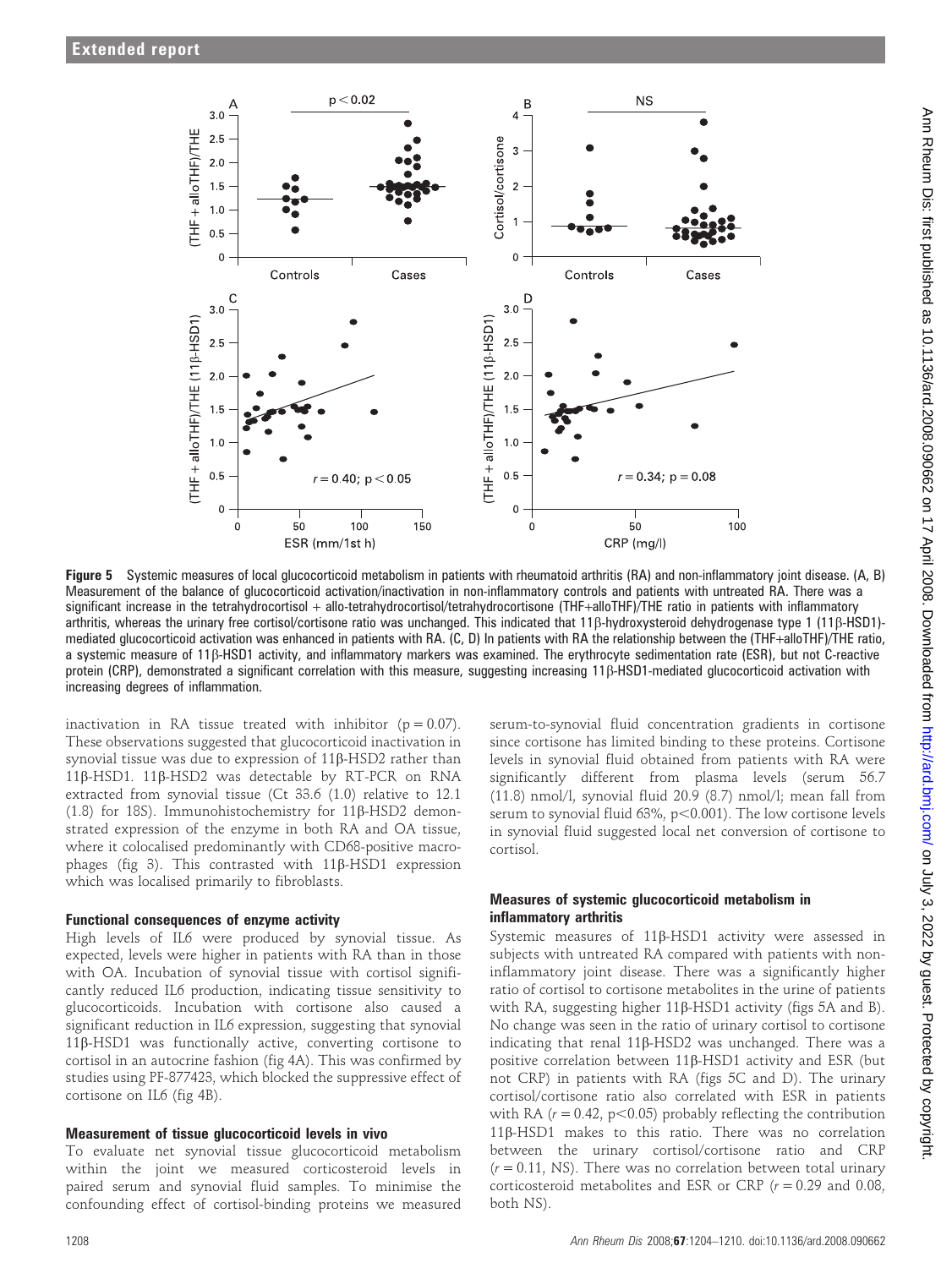# **DISCUSSION**

By a variety of measures, substantial glucocorticoid metabolism was identified in the joint. The net consequence was local glucocorticoid excess. In patients with RA, glucocorticoid generation within synovium, and systemic levels of active steroid, correlated with disease activity and had functional effects on the inflammatory response. Although this may form part of an endogenous mechanism for immunoregulation, a subset of synovial cells were able to inactivate glucocorticoids through expression of 11b-HSD2 and thus may be glucocorticoid resistant.

Soon after the initial use of cortisone and hydrocortisone for RA it was realised that these steroids were interconverted in vivo and that 11b-HSD activity was essential for conversion of cortisone to cortisol.25 This suggested that synovial tissue itself might metabolise corticosteroids. Initially, it was thought that patients with RA would have increased ability to inactivate hydrocortisone.<sup>26</sup> Although the understanding of tissue steroid metabolism was rudimentary, bidirectional  $11\beta$ -HSD activity was noted in rheumatoid synovial tissue<sup>27</sup> and significant amounts of cortisol were generated from cortisone injected into inflamed joints.28 Recently, interest has been renewed, with reports implicating 11b-HSD2 expression in RA. 11b-HSD2 was the most upregulated of  $>4300$  genes in a study examining PBMCs from patients with recent onset RA compared with longstanding  $RA$ <sup>18</sup> 11 $\beta$ -HSD2 was one of three (out of 20 000) significantly upregulated genes in PBMCs from identical twins discordant for RA.17 Analysis of rheumatoid synovium indicated that 11b-HSD2 was expressed predominantly in synovial macrophages. A separate study examined the capacity of synovial explants to inactivate steroids and described how this activity was higher in patients with RA.16 That study did not involve direct measurement of glucocorticoid activation and relied on 11b-HSD inhibitors with limited specificity. Furthermore, the association between local and systemic glucocorticoid metabolism was not assessed. To address this, we used specific enzyme assays and selective inhibitors to define the nature of glucocorticoid metabolising activity. We additionally examined possible consequences of corticosteroid metabolism on local and systemic levels of glucocorticoids.

The generation of substantial amounts of active glucocorticoids within the joint could account for the reason why therapeutic glucocorticoids are so effective at dampening flares of synovial inflammation. In the inflamed joint, cells will be exposed to both circulating glucocorticoid and glucocorticoids generated from circulating inactive precursors by cells expressing 11b-HSD1. Locally produced glucocorticoids will be free to diffuse into surrounding tissues. This could affect the integrity of adjacent connective tissue. The periarticular osteoporosis seen in RA is of multifactorial origin but high local glucocorticoid levels would suppress bone-forming ability and thus contribute to uncoupling of bone resorption from formation.29 High glucocorticoid levels would also be expected to have an immunosuppressive effect. This could contribute to the increased risk of septic arthritis in RA.30

The finding of 11b-HSD2 expression in synovium raises the possibility that some cells within synovium are resistant to steroids through expression of this enzyme. Further assessment of the functional implications of 11b-HSD2 expression is beyond the scope of this study but there is a need to define further the phenotype of 11ß-HSD2-expressing synovial cells and to clarify the relationship these cells have with 11β-HSD2-positive PBMCs. An important and unexpected finding in this study is the presence of considerable glucocorticoid metabolising capacity in synovium

from patients with OA. This tissue was initially used as a control for patients with RA with the expectation that glucocorticoid metabolism would be less prominent. However, net activity appeared similar to that of RA. Additionally, the relative decrease in IL6 production in response to cortisone treatment was similar. The inability of the inhibitor to block the capacity of OA synovium to convert cortisol to cortisone also suggests that 11 $\beta$ -HSD2 is expressed. 11ß-HSD2 expression in OA has been identified in a previous study, $16$  which suggested that its expression is lower in OA than RA. The roles of 11b-HSD1/2 in OA remain to be defined.

Glucocorticoid activation was associated with ESR but not CRP measurements. A potential explanation for this is the confounding effect glucocorticoid activation had on synovial IL6 production. CRP synthesis is primarily an IL6-driven process and thus the relationship between joint inflammation and CRP will be complicated by the inhibitory effect of glucocorticoids on IL6. The ESR is less dependent on IL6 and so less likely to be directly influenced by local glucocorticoid metabolism.

The data presented here have several limitations. First, synovial tissue was obtained from patients with RA treated with various disease-modifying drugs. The small number of patients studied makes it difficult to comment about potential effects of antirheumatic treatment on steroid metabolising enzyme activity. Second, synovial tissue was examined in patients who had established RA. It will be of interest to study temporal changes in glucocorticoid metabolism in patients with RA at different disease stages and to assess whether findings are specific to RA or a general feature of persistent synovial inflammation. Although urinary measures of systemic steroid metabolism correlated well with measures in synovial tissue and fluid, an intrinsic limitation is that these might reflect altered steroid metabolism in tissues other than synovium. We have previously reported that inflammatory cytokines increase 11b-HSD1 expression in fibroblasts from several tissues<sup>12</sup> and  $11\beta$ -HSD1 expression has been reported in subpopulations of peritoneal macrophages $31$  and T cells. $32$  Regardless of the extent of altered glucocorticoid metabolism in RA, the functional consequences of this deserve further study.

Acknowledgements: We thank Mr Andrew Thomas, Dr Shinner and the operating theatre staff of the Royal Orthopaedic Hospital in Birmingham for their help in sample collection. Sue Hughes and Beverley Hughes carried out enzyme assays and biochemical measurements. Debbie Hardie performed immunohistochemical analysis on synovial tissue.

Funding: This study was funded by the Arthritis Research Campaign (project grant number 18081) and the Medical Research Council, UK.

Competing interests: None.

Ethics approval: Approved by the local ethics committee.

#### REFERENCES

- Hench PS, Slocumb CH, Polley HF, Kendall EC. Effect of cortisone and pituitary adrenocorticotropic hormone (ACTH) on rheumatic diseases. JAMA 1951;144:1327–35.
- 2. van Staa TP, Leufkens HG, Abenhaim L, Zhang B, Cooper C. Use of oral corticosteroids and risk of fractures. J Bone Miner Res 2000;15:993–1000.
- Curtis JR, Westfall AO, Allison J, Bijlsma JW, Freeman A, George V, et al. Population-based assessment of adverse events associated with long-term glucocorticoid use. Arthritis Rheum 2006;55:420-6.
- Saldanha C, Tougas G, Grace E. Evidence for anti-inflammatory effect of normal circulating plasma cortisol. Clin Exp Rheumatol 1986;4:365–6.
- 5. Chikanza IC, Petrou P, Kingsley G, Chrousos G, Panayi GS. Defective hypothalamic response to immune and inflammatory stimuli in patients with rheumatoid arthritis. Arthritis Rheum 1992;35:1281–8.
- Straub RH, Paimela L, Peltomaa R, Scholmerich J, Leirisalo-Repo M. Inadequately low serum levels of steroid hormones in relation to interleukin-6 and tumor necrosis factor in untreated patients with early rheumatoid arthritis and reactive arthritis Arthritis Rheum 2002;46:654–62.